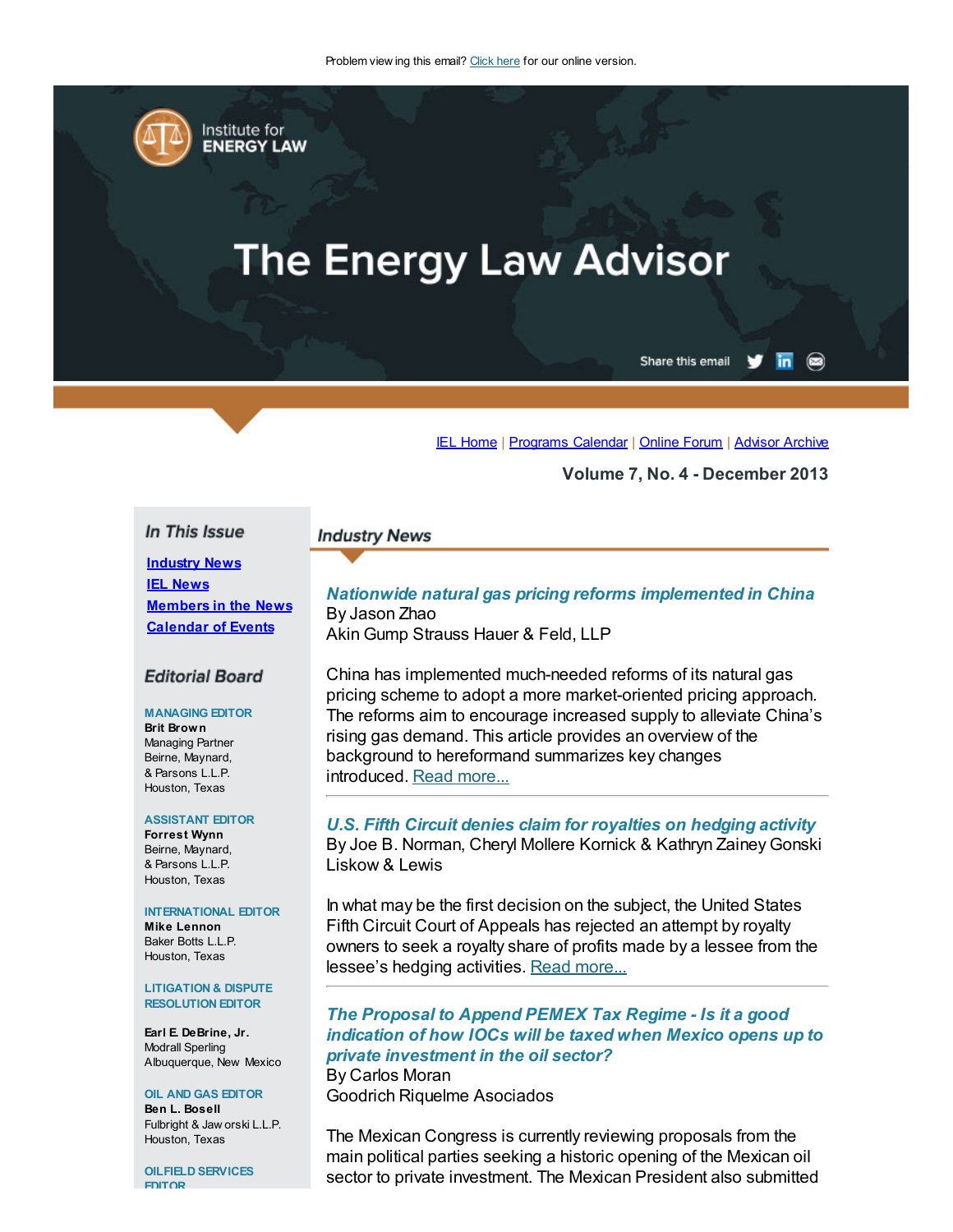EDITOR Aaron Ball Luca Group Houston, Texas

#### POWER / ALTERNATIVE

ENERGY EDITOR Scott Deatherage Gardere Wynne Sew ell LLP Dallas, Texas

#### YOUNG ENERGY

PROFESSIONALS EDITOR David Sweeney LukOil Houston, Texas

#### **INSTITUTE FOR**

ENERGY LAW David F. Asmus Chair, IEL Advisory Board Morgan, Lew is & Bockius LLP Houston, Texas

J. Alan B. Dunlop IEL Director Plano, Texas

David B. Winn IEL Co-Director and CAIL Vice President Plano, Texas

## **Submissions**

Industry News Email **Brit [Brown](mailto:bbrown@bmpllp.com)** and **Lilly** [Hogarth](mailto:lhogarth@cailaw.org).

Member Announcements Email **Lilly [Hogarth](mailto:lhogarth@cailaw.org)**. Please submit photo w ith announcement if possible.

© Copyright 2013 - All Rights Reserved

a proposal to amend Pemex's tax regime. The latter proposal may serve as an indication of how the Mexican government envisages taxing private oil firms when Mexico opens up. Read [more...](http://www.cailaw.org/media/files/IEL/Publications/2013/ela-proposal-pemex-vol7-no4.pdf)

## Case Update in Wallace B. Roderick Revocable Living Trust v. XTO Energy, Inc. (applying Kansas oil and gas law) By Laura J. Long Mcafee Taft

After observing the Federal District Courts in the Tenth Circuit reach differing conclusions over a period of years as to the suitability of oil and gas royalty lawsuits for certification under Fed. R. Civ. P. 23, the Tenth Circuit Court of Appeals granted discretionary accelerated review of the class certification order entered in this case. The case summary describes certain of the considerations emphasized by the court in vacating the certification order and remanding the case for further proceedings. Read [more...](http://cailaw.informz.net/admin31/content/template.asp?sid=33197&ptid=799&brandid=3434&uid=%%UID%%&mi=%%MINSTANCEID%%&ps=33197)

### U.S. Fifth Circuit denies claim for royalties on hedging activity By Howard M. Steinberg and Reade Ryan Shearman & Sterling LLP

## Part II

In Part I of this article the authors reviewed the market of selling and trading renewable energy credits ("RECs"). In this Part II the authors address the issue of how a security interest can be taken in a renewable energy credit or similar [environmental](http://cailaw.informz.net/admin31/content/template.asp?sid=33198&ptid=799&brandid=3434&uid=%%UID%%&mi=%%MINSTANCEID%%&ps=33198) attribute. Read more...

## <span id="page-1-0"></span>**Members in the News**

Carlos Moran a very active member of our IEL Advisory Board, announced that his Mexican firm of Goodrich Riquelme y Asociados has been ranked as Band 1 in the "Chambers Partners guide to the world's best lawyers."

Sources say: "The firm has wide expertise in the energy sector,

particularly in renewables. The team knows the market very well and that for us, as a foreign company, is essential in order to succeed in our projects."



Michael Reilly of Michael Reilly LLC, Colorado is now a Fellow of the Chartered Institute of Arbitrators. He is expanding his law practice to offer arbitration services, specializing in oil & gas, intellectual property, software, and telecommunications.

Eric Camp of Decker, Jones, McMackin, McClane, Hall & Bates P.C., and an IEL Young Energy Professional has recently relocated to Nairobi, Kenya. Eric will be in Nairobi, Kenya for two years until the summer of 2015

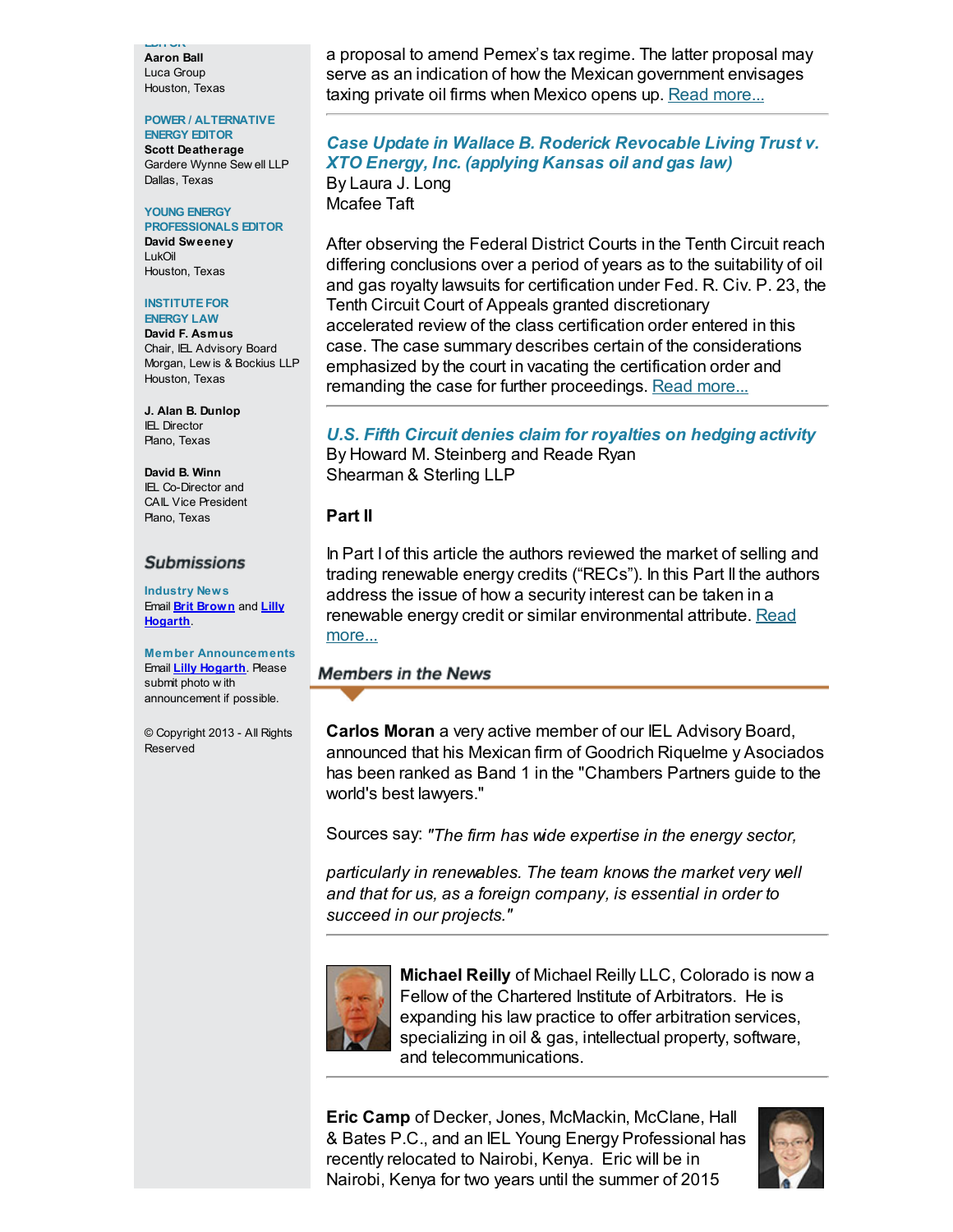although he still handles US transactions for his Fort Worth based firm, remotely, from his Nairobi office. Eric's international practice consists of representing operators in East African transactions and due diligence projects and assisting governmental entities with capacity building programs for developing their hydrocarbon resources.

- 147

The IEL gratefully recognizes a new Sponsoring Member:

• EDF Trading North America LLC with the following representative elected to the IEL Advisory Board: Patrick Dunn

Please help us welcome IEL's newest **Associate Member** and representative on the Advisory Board:

• Ryan Pratt (Ernst & Young, Houston TX)

The IEL also welcomes our newest Young Energy Professional Members:

- Christopher Barteau (Houston TX)
- Russell Buehrle (Encana Oil & Gas USA, Inc., Dallas TX)
- Hyun Lee (Sidley Austin, Houston TX)
- Jorge A. Valasquez Franco (Petrotiger Services Colombia, Bogota, Colombia)

## <span id="page-2-0"></span>**Calendar of Events**

| <b>Renewable</b><br><b>Energy Law</b><br><b>Conference</b><br><b>San Diego, CA</b><br>Jan 23, 2014                                                                       | <b>65th Annual</b><br>Oil & Gas Law<br><b>Conference</b><br><b>Houston, TX</b><br>Feb 19 - 20,<br>2014                                                          | <b>International</b><br><b>Energy</b><br><b>Arbitration: an</b><br><b>ITA-IEL Joint</b><br><b>Winter Forum</b><br><b>Houston, TX</b><br>Feb 20 - 21,<br>2014 |
|--------------------------------------------------------------------------------------------------------------------------------------------------------------------------|-----------------------------------------------------------------------------------------------------------------------------------------------------------------|--------------------------------------------------------------------------------------------------------------------------------------------------------------|
|                                                                                                                                                                          |                                                                                                                                                                 |                                                                                                                                                              |
| <b>Mergers &amp;</b><br><b>Acquisitions /</b><br><u><b>Acquisitions &amp;</b></u><br><b>Disposals</b><br><b>Conference</b><br><b>Houston, TX</b><br>May 28 - 29,<br>2014 | <b>International Oil</b><br><u>&amp; Gas,</u><br><b>Contracts &amp;</b><br><u><b>Negotiations -</b></u><br>Part I<br><b>Houston, TX</b><br>Sep 22 - 26,<br>2014 | <b>7th YEP</b><br><b>General</b><br><b>Counsel Forum</b><br><b>Houston, TX</b><br>Oct 23, 2014                                                               |